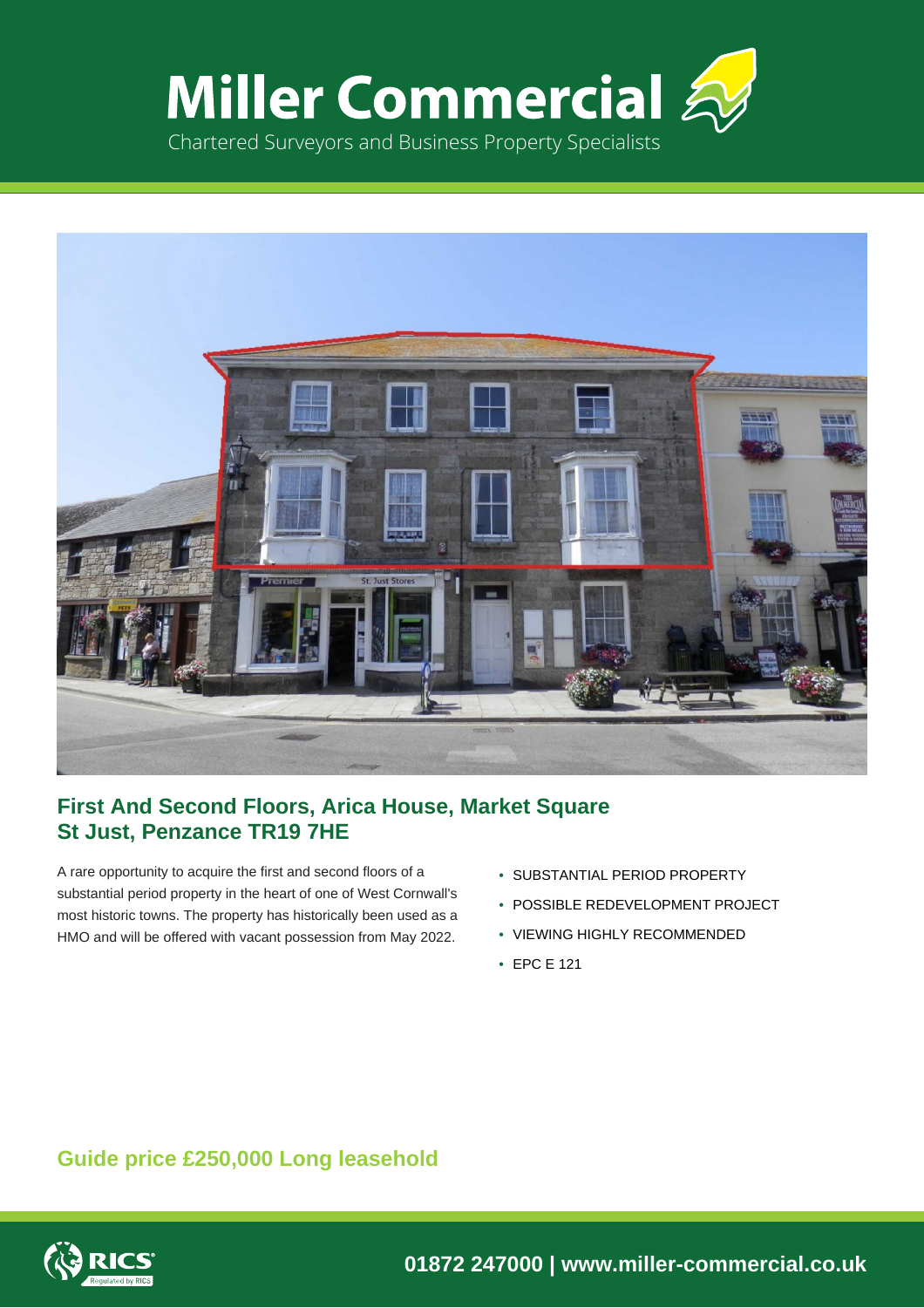#### **SITUATION**

St Just is a town situated in Penwith close to Lands End. The town has long been associated with the county's mining heritage with a number of the former miners and fisherman's cottages now being used as holiday homes. Despite this the village remains vibrant year round with the property overlooking the town's main Square whereupon can be found Public Houses, bakeries, Convenience Stores etc.

### **DESCRIPTION**

We are offering for sale the First & Second Floors of this substantial period building which comprises 11 rooms and has until earlier this year operated as a HMO.

#### **THE ACCOMMODATION COMPRISES**

(all areas and dimensions are approximate)

# **ENTRANCE HALLWAY**

A communal entrance servicing the Ground Floor apartment (not included) with stairs rising to the First Floor.

#### **FIRST FLOOR**

# **BEDROOM 6**

Double with en-suite shower room and kitchenette.

# **ROOM 7**

Lounge / bedroom, kitchen / diner, bathroom, mezzanine decking area

#### **BEDROOM 8**

Single with kitchenette and en-suite shower room.

# **BEDROOM 9**

Bed-sit with shower room en-suite.

#### **BEDROOM 10** Double bed-sit plus en-suite.

#### **SECOND FLOOR**

## **COMMUNAL SHOWER ROOM**

#### **BEDROOM 2**

With kitchen units.

AGENTS NOTE: Miller Commercial for themselves and for the Vendor/s or lessor/s of this property give notice: [a] These particulars are for an intending purchaser or tenant and although they are believed to be correct their accuracy is not guaranteed and any error or misdescriptions shall not annul the sale or be grounds on which compensation may be claimed and neither do they constitute any part of a Contract: [b] No responsibility is taken for expenses incurred should the property be sold, let or withdrawn before inspection: [c] None of the services or appliances, plumbing, heating or electrical installations have been tested by the selling agent.

Miller Commercial is the trading name of Miller Commercial LLP registered in England and Wales under Registration No.OC373087. The Registered Office of Miller Commercial LLP is Mansion House, Princes Street, Truro TR1 2RF. We use the term Partner to refer to a member of Miller Commercial LLP. VAT Registration No.643 4519 39.



**www.miller-commercial.co.uk**